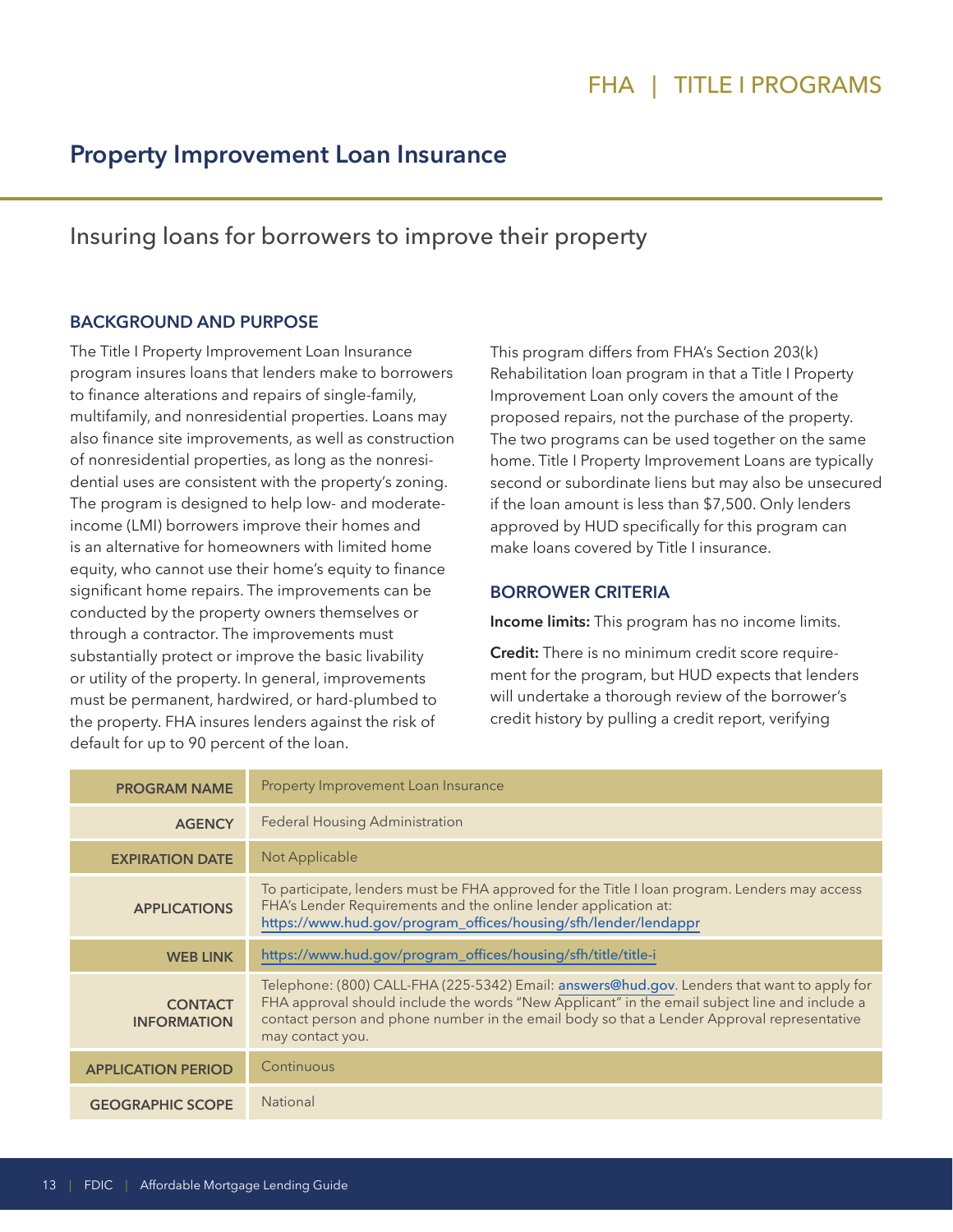employment, and checking that the borrower is not delinquent or in default on a federally guaranteed loan obligation.

**First-time homebuyers:** First-time homebuyers can take advantage of the program as long as they have or take title of the property at closing. When improvements are for a residential property, the home must have been occupied for at least 90 days.

**Occupancy and ownership of other properties:** Title I loans may be used to finance permanent property improvements that protect or improve the basic livability or utility of the property, including manufactured homes, single-family and multifamily homes, nonresidential structures, and the preservation of historic homes. The loans can also be used for fire safety equipment. Funds can be used to finance the construction of a nonresidential structure on the property, as long as the nonresidential uses are subordinate to the residential uses and consistent with the property's zoning. To be eligible for a Title I loan, borrowers must be:

- 1. the owner of the property being improved;
- 2. the person leasing the property (if the lease extends at least six months after the loan is scheduled to be fully repaid); or
- 3. someone purchasing the property under a land installment contract.

**Special populations:** There is no targeted population, but the program is a tool for both homeowners and persons leasing the property to make improvements.

**Special assistance for persons with disabilities:** Title I loans can be used for improvements that make the home more accessible to a disabled person. Improvements can include remodeling kitchens and baths for wheelchair access, lowering kitchen cabinets, or installing wider doors and exterior ramps.

**Verification of property improvements:** Loan proceeds must be used only for purposes established in the loan application. If the borrower uses a dealer to execute the improvement work, the lender must receive a copy of the proposal or contract describing in detail the work to be performed and cost estimates. If the borrower is completing the improvements, they must provide the lender with a detailed written description of the work, materials, and cost.

### **List of acceptable property improvements:**

- Improvements for accessibility to a disabled person such as remodeling kitchens and baths for wheelchair access, lowering kitchen cabinets, installing wider doors and exterior ramps, and the like.
- Improvements must protect or improve the livability or utility of the property.
- Loans cannot be used to finance luxury-type items such as swimming pools or outdoor fireplaces, or to pay for work completed before the loan application.

## **POTENTIAL BENEFITS**

HUD-approved Title I lenders can offer improvement loans for various property types including manufactured home proper ties. The manufactured home is not required to be real property. However, in order to use the loan to finance site improvements, the borrower must comply with the criteria for owning, or otherwise being authorized to execute liens against the underlying land.

loans can be originated con - at any point after the prop erty purchase. Title I property improvement currently with the purchase or refinance of an existing property. The loans may also be originated

## **POTENTIAL CHALLENGES**

The lender must be approved by HUD as a Title I lender.

- borrower, must approve the deal ers through a separate process. Lenders that want to offer dealer loans, where a contractor helps the borrower with financing, instead of directly lending to the The lender must verify that the property improvement dealer has a net worth of \$32,000 and meets HUD guidelines. A jointly signed HUD-approved form documents the approval and lenders must annually recertify the dealers to whom they extend dealer loans.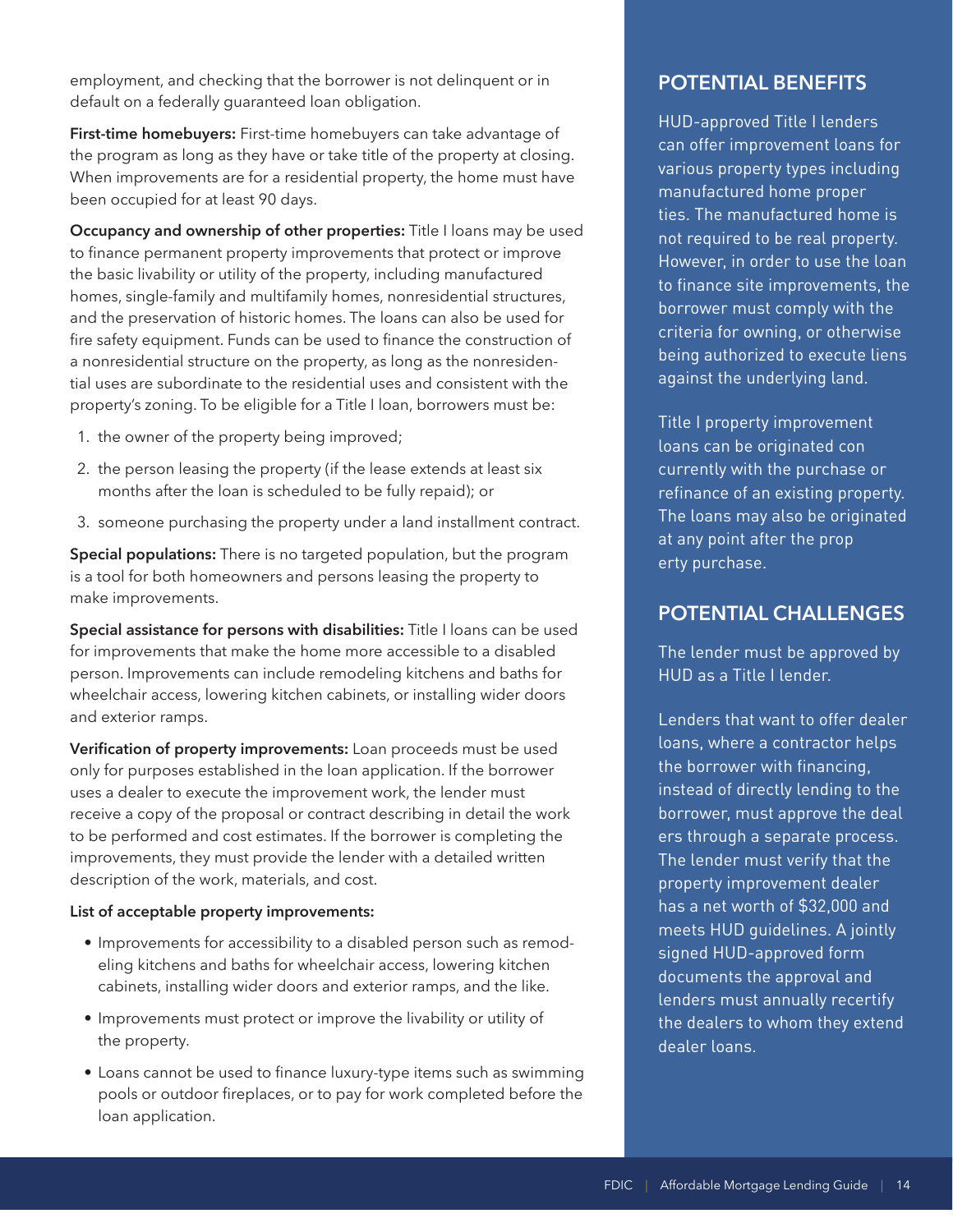15 | FDIC | Affordable Mortgage Lending Guide

**Loan limits:** Title I approved lenders can offer eligible borrowers improvement loans for up to 20 years on either single-family or multifamily properties. The maximum loan amount is \$25,000 for a single-family house, \$25,090 for a manufactured house on a perma-

**LOAN CRITERIA** 

• Loan proceeds may be used for alterations and/or repairs of single-family, multifamily, and nonresidential property types and for site improvements.

nent foundation, and \$7,500 for a manufactured house not on a permanent foundation (classified as personal property). To improve a two- to four-unit structure, the maximum loan amount is \$60,000 or an average of \$12,000 per dwelling unit, whichever is less.

 in less than second position. A Title I loan may be **Loan-to-value limits:** The program does not require an appraisal, and borrowers are not required to have equity in the property. A loan amount greater than \$7,500 must be secured by a recorded lien on the improved property. The lien does not have to be a first lien on the property, but it must not be placed secured in third place by exception when the first and second loans were originated to finance the property's purchase.

**Adjustable-rate mortgages:** Lenders must offer fixedrate loans (no adjustable-rate terms are permitted) and charge market-rate interest.

**Homeownership counseling:** Housing counseling is not required for participation in the program.

**Mortgage insurance:** FHA insures private lenders against the risk of default for up to 90 percent of any single loan. The annual premium for this insurance is \$1 per \$100 of the amount advanced. The insurance premium may be charged to the borrower separately, but it is sometimes covered by a higher interest charge.

**Debt-to-income ratio:** The borrower must have a maximum DTI of 45 percent, meaning total fixed expenses (including payments on the property improvement loan) may not exceed 45 percent of gross income. In the event the borrower has student loan debt, regardless of the payment status, FHA's policy is to include either the actual documented payment, provided the payment will fully amortize the loan over its term or the greater of 1 percent of the total student loan balance

or the monthly payment reported on the borrower's credit report in the debt-to-income calculation.

**Refinance:** Borrowers that meet certain requirements may refinance the loan with a Title I lender.

## **Potential Benefits**

- HUD-approved Title I lenders can offer improvement loans for various property types including manufactured home properties. The manufactured home is not required to be real property. However, in order to use the loan to finance site improvements, the borrower must comply with the criteria for owning, or otherwise being authorized to execute liens against the underlying land.
- Title I property improvement loans can be originated concurrently with the purchase or refinance of an existing property. The loans may also be originated at any point after the property purchase.
- No security is needed for loan amounts below \$7,500.
- Loans originated through this program may receive favorable consideration under the CRA, depending on the geography or income of the participating borrowers.

## **Potential Challenges**

- The lender must be approved by HUD as a Title I lender.
- net worth of \$32,000 and meets HUD guidelines. A • Lenders that want to offer dealer loans, where a contractor helps the borrower with financing, instead of directly lending to the borrower, must approve the dealers through a separate process. The lender must verify that the property improvement dealer has a jointly signed HUD-approved form documents the approval and lenders must annually recertify the dealers to whom they extend dealer loans.
- The lender must be familiar with the unique forms and requirements of this program.

### **SIMILAR PROGRAMS**

- FHA 203(k) Rehabilitation Mortgage Insurance
- USDA Single Family Housing Repair Loans and Grants